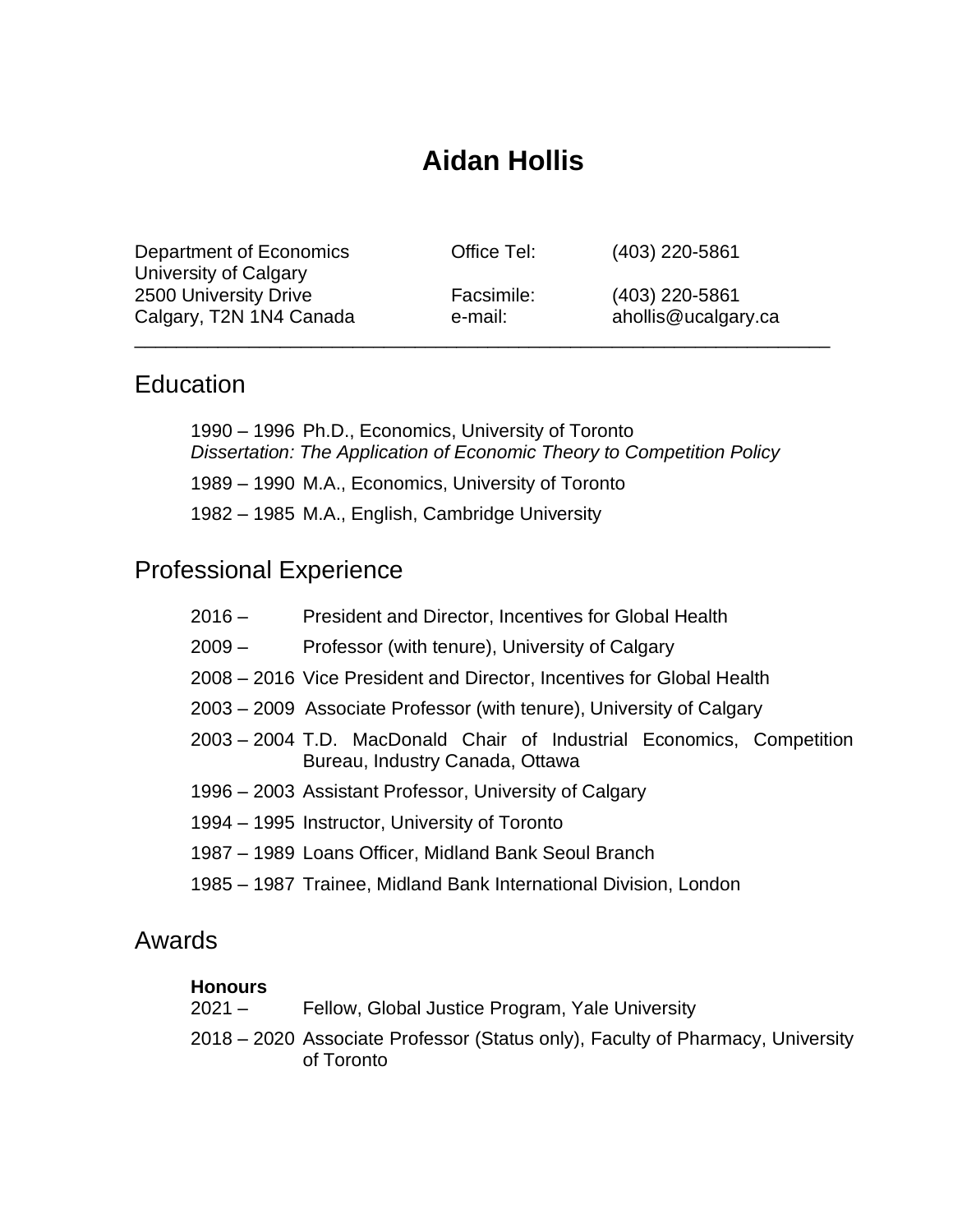- 2013 2014 Assistant Professor (Status only), Faculty of Pharmacy, University of Toronto
- 2008-13 Adjunct Professor, Centre for Applied Philosophy and Public Ethics, Charles Sturt University, Canberra, Australia
- 2006-9 Research Fellow, Institute for Advanced Policy Research
- 2005-6 Academic Director, Centre for Regulatory Economics, Van Horne Institute
- 2004 "Eminent Scientist of the Year" in the field of Health Economics for Canada, as chosen by International Research Promotion Council (www.irpc.org)
- 2002 6 Research Fellow, Institute of Health Economics

#### **Research Grants**

CIHR Project Grant "Evaluating and Informing Canada's Proposed Pharmaceutical Price Regulations" (\$760,000) [Coapplicant] 2022-2025.

CIHR Network for Global Governance Research on Infectious Diseases "One Health Network for the Global Governance of Infectious Diseases and Antimicrobial Resistance" (\$2,000,000) [Principal Applicant] 2019-2023

Alberta Major Innovation Fund, "Antimicrobial Resistance One Health Consortium", (\$6,315,000) [Principal Investigator] 2018-2022.

JPIAMR 5th Call Project Grant. €473,068 [Principal Investigator] 2017-2020

CIHR Project Grant (\$328,950) [Principal Investigator] 2017-2020

CIHR Project Grant (\$240,975) [Co-investigator] 2017-2020

CIHR Dissemination Grant (\$25,000) [Co-investigator] 2014

[European Research Council, \(€1,924,738\) \[Co-investigator\] 2014-2019](http://www.uclan.ac.uk/research/explore/projects/reward.php)

Government of Quebec (\$50,000) [Principal Investigator] 2012

CIHR Team Grant (\$1,450,166) [Co-investigator] 2011-2016

CIHR Development Grant (\$15,000) [Principal Investigator] 2010-2011

CIHR/Health Canada Team Grant (\$1,500,000) [Co-investigator] 2009-2013

SSHRC Standard Research Grant (\$45,000) [Principal Investigator] 2007-2010

Centre for Regulatory Affairs (\$6,000) 2006

Institute of Health Economics Research Grant (\$5,500) 2005

University of Calgary SSHRC Development Grant (\$1,000) 2002

SSHRC Standard Research Grant (\$50,450) [Principal Investigator] 1999-2002

University Research Grants Committee, Starter Grant (\$9,376) 1997 - 1999

University of Calgary "Research Excellence Envelope" (\$6,000) 1996 -1997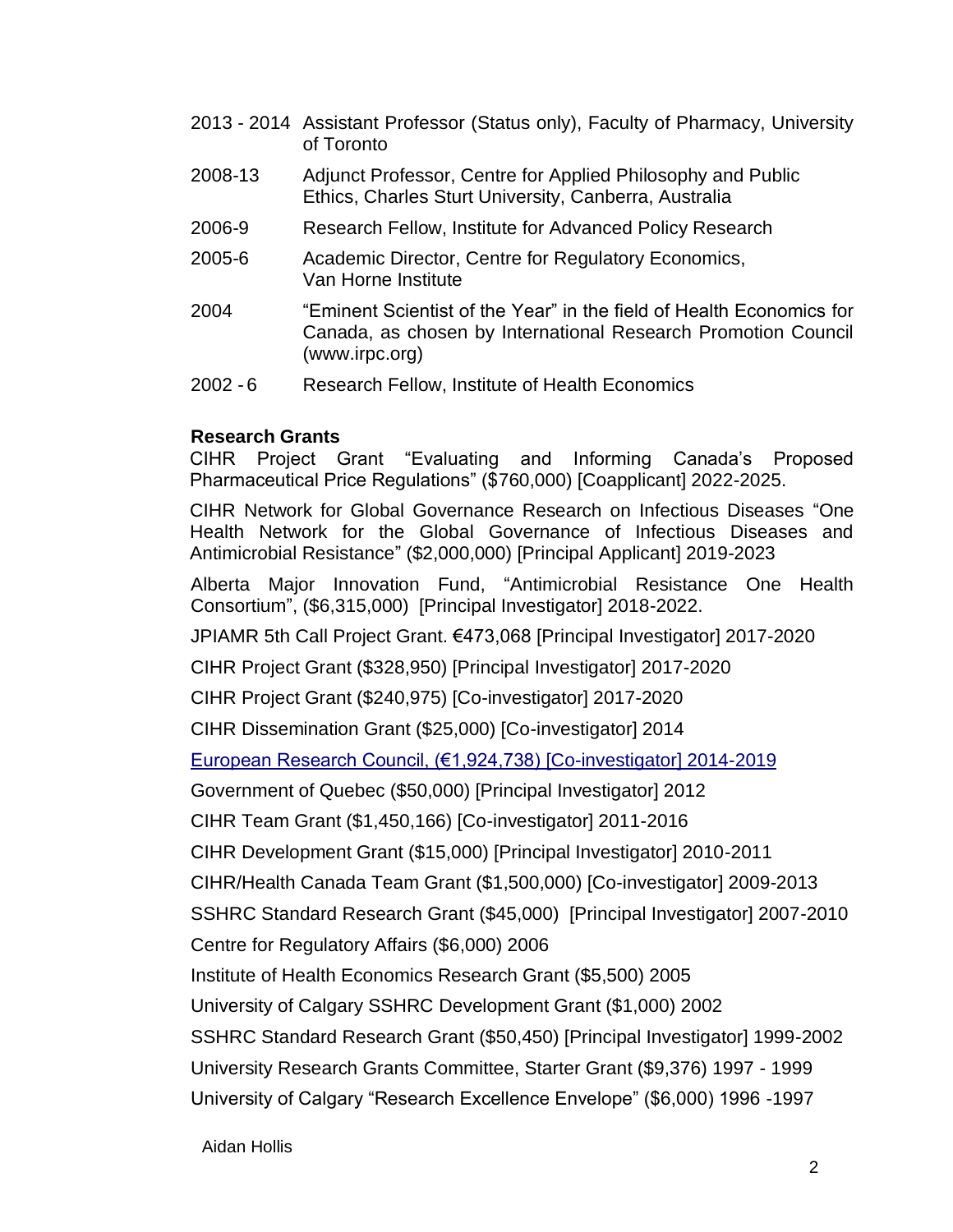#### **Scholarships**

SSHRC Fellowship, 1992 - 1994 Ontario Graduate Scholarship, 1991 - 1992 Connaught Fellowship, 1990 - 1992 Tallow Chandlers' Award, 1984

## **Publications**

Books

- [1] Hollis, Aidan, and Thomas Pogge, *The Health Impact Fund: Making New Medicines Accessible for All*, Incentives for Global Health, 2008.
- [2] Walls, W.D., and Aidan Hollis, eds., *The Alberta Power Market*, Calgary: Van Horne Institute, 2007.

Peer-Reviewed Journal Articles (\* indicates student)

- [1] Beall R, Moradpour J, Hollis A. "The private versus public contribution to the biomedical literature during the COVID-19, Ebola, H1N1, and Zika public health emergencies." *PLoS One*, [https://doi.org/10.1371/journal.pone.0258013.](https://doi.org/10.1371/journal.pone.0258013)
- [2] \*McCubbin, K, Anholt, R, DeJong E, Hollis A, *et al*. "Knowledge gaps in the understanding of antimicrobial resistance in Canada." *Frontiers in Public Health*, 2021; 9, 1523. <https://doi.org/10.3389/fpubh.2021.726484>
- [3] Beall R, Kesselheim A, Hollis A. "Pre-market development times for innovative vaccines – to what extent are the COVID-19 vaccines outliers?" *Clinical Infectious Diseases*, [https://doi.org/10.1093/cid/ciab389.](https://doi.org/10.1093/cid/ciab389)
- [4] Beall R, Hollis A, Kesselheim A, Spackman E. "Reimagining pharmaceutical market exclusivities: Should the duration of guaranteed monopoly periods be value-based?" *Value in Health*, 2021; 24(9): 1328-1334. <https://doi.org/10.1016/j.jval.2021.04.1277>
- [5] Lang R, Benham J, \*Atabati O, Hollis A, *et al*. "Attitudes, Behaviours and Barriers to Public Health Measures For COVID-19: A Survey to Inform Public Health Messaging." *BMC Public Health*, 2021; 21 (765), [https://doi.org/10.1186/s12889-021-10790-0.](https://doi.org/10.1186/s12889-021-10790-0)
- [6] \*Moradpour J, Hollis A. "The economic theory of cost-effectiveness thresholds in health: domestic and international implications." *Health Economics*, 2021; 30(5): 1139-1151. [https://doi.org/10.1002/hec.4247.](https://doi.org/10.1002/hec.4247)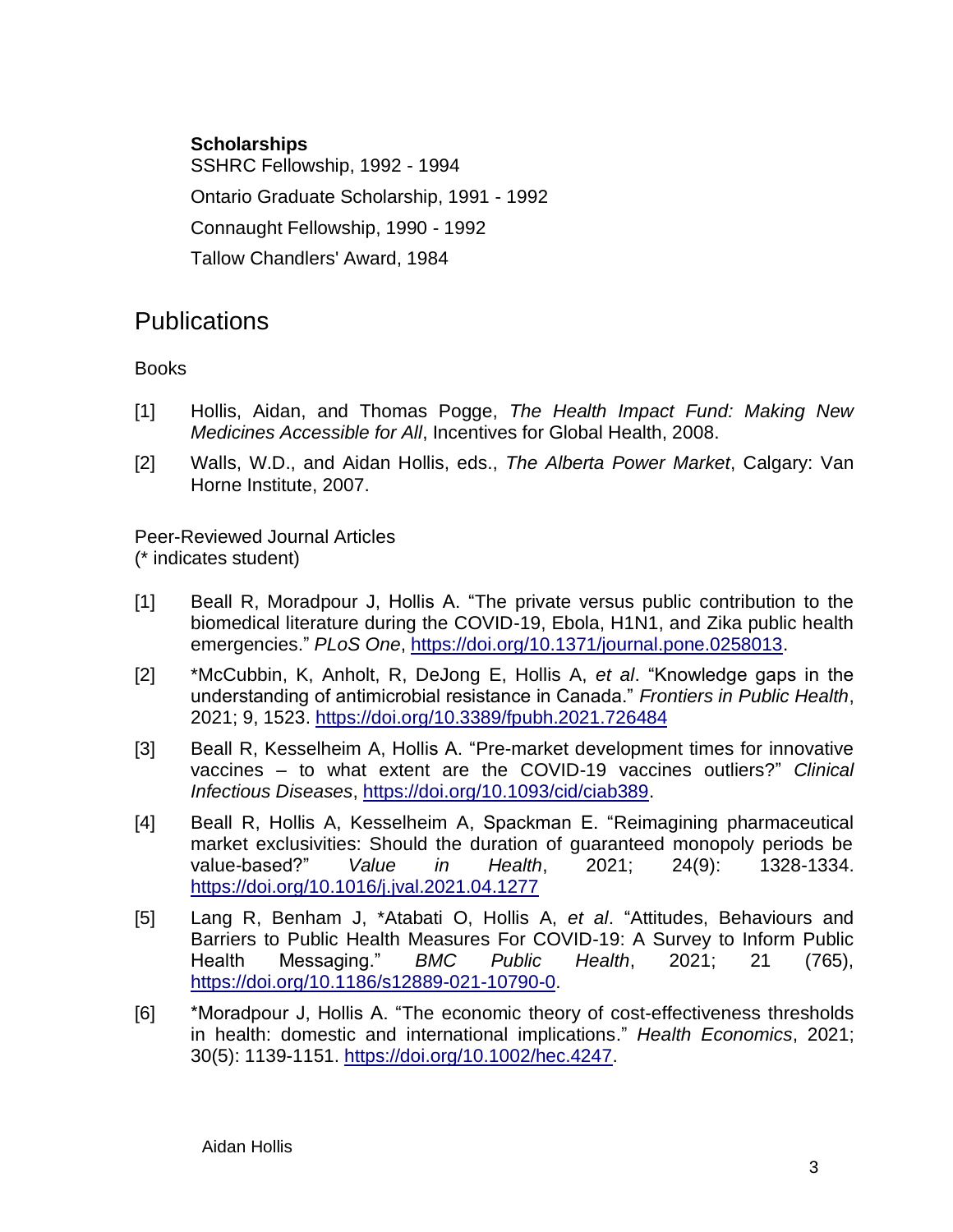- [7] \*Rahman S, Lindahl O, Morel C, Hollis A. "Market Concentration of New Antibiotic Sales." *Journal of Antibiotics*, 2021; 74(6): 421-423, [https://doi.org/10.1038/s41429-021-00414-5.](https://doi.org/10.1038/s41429-021-00414-5)
- [8] \*Sahragardjoonegani B, Beall R, Kesselheim A, Hollis A. "Repurposing existing drugs for new uses: A cohort study of the frequency of FDA-granted new indication exclusivities since 1997." *Journal of Pharmaceutical Policy and Practice*, 2021; 14: 3, [https://doi.org/10.1186/s40545-020-00282-8.](https://doi.org/10.1186/s40545-020-00282-8)
- [9] Zhang W, Sun H, Guh D, Lynd L, Hollis A, Grootendorst P, Anis A. "The impact of tiered pricing framework on generic entry in Canada." *International Journal of Health Policy and Management*, 2020.<https://doi.org/10.34172/ijhpm.2020.215>
- [10] \*Sharma A, Leal J, Kim J, Pearce C, Pillai D, Hollis A. "The Cost of Contact Precautions: A Systematic Analysis." *Canadian Journal of Infection Control*, 2020; 35(4): 163-169. (Winner of the 2020 IPAC Canada Editorial Award & \$1000)
- [11] \*Moradpour J, Hollis A. "Patient income and health innovation." *Health Economics*, 2020; 29(12): 1795-1803. [https://doi.org/10.1002/hec.4160.](https://doi.org/10.1002/hec.4160)
- [12] Beall R, Hollis A. "COVID-19's unprecedented global clinical trial mobilization: Higher, faster, stronger." *Drug Discovery Today*, 2020. <https://doi.org/10.1016/j.drudis.2020.08.001>
- [13] Zhang W, Guh D, Sun H, Lynd L, Hollis A, Grootendorst P, Anis A. "Factors Associated with Drug Shortages in Canada: A Retrospective Cohort Study." *CMAJ Open*, 2020; 8(3): E535-E544.<https://doi.org/10.9778/cmajo.20200036>
- [14] Morel C, Lindahl O, Harbarth S, de Kraker M, Edwards S, Hollis A. "Industry incentives and antibiotic resistance: an introduction to the antibiotic susceptibility bonus" *Journal of Antibiotics*, 2020; 73: 421-428. <https://doi.org/10.1038/s41429-020-0300-y>
- [15] \*Sharma A, Pillai D, Lu M, \*Doolan C, Leal J, Kim J, Hollis A. "Impact of Isolation Precautions on Quality of Life: A Meta-Analysis" *Journal of Hospital Infection*, 2020; 105(1): 35-42.<https://doi.org/10.1016/j.jhin.2020.02.004>
- [16] Beall R, Clement F, Hollis A, Hardcastle L. "How will recent trade agreements that extend market protections for brand-name prescription pharmaceuticals impact expenditures and generic access in Canada?" *Health Policy* 2019;123(11), 1251-1258.
- [17] Hollis A. "Orphan Drug Pricing and Costs: A Case Study of Kalydeco and Orkambi." *Healthcare Policy* 2019;15(1), 70-80.
- [18] \*Jayasundara K, Hollis A, Krahn M, Mamdani M, Hoch J, Grootendorst P. "Estimating the clinical cost of drug development for orphan versus non-orphan drugs." *Orphanet Journal of Rare Diseases* 2019;14:12. doi.org/10.1186/s13023-018-0990-4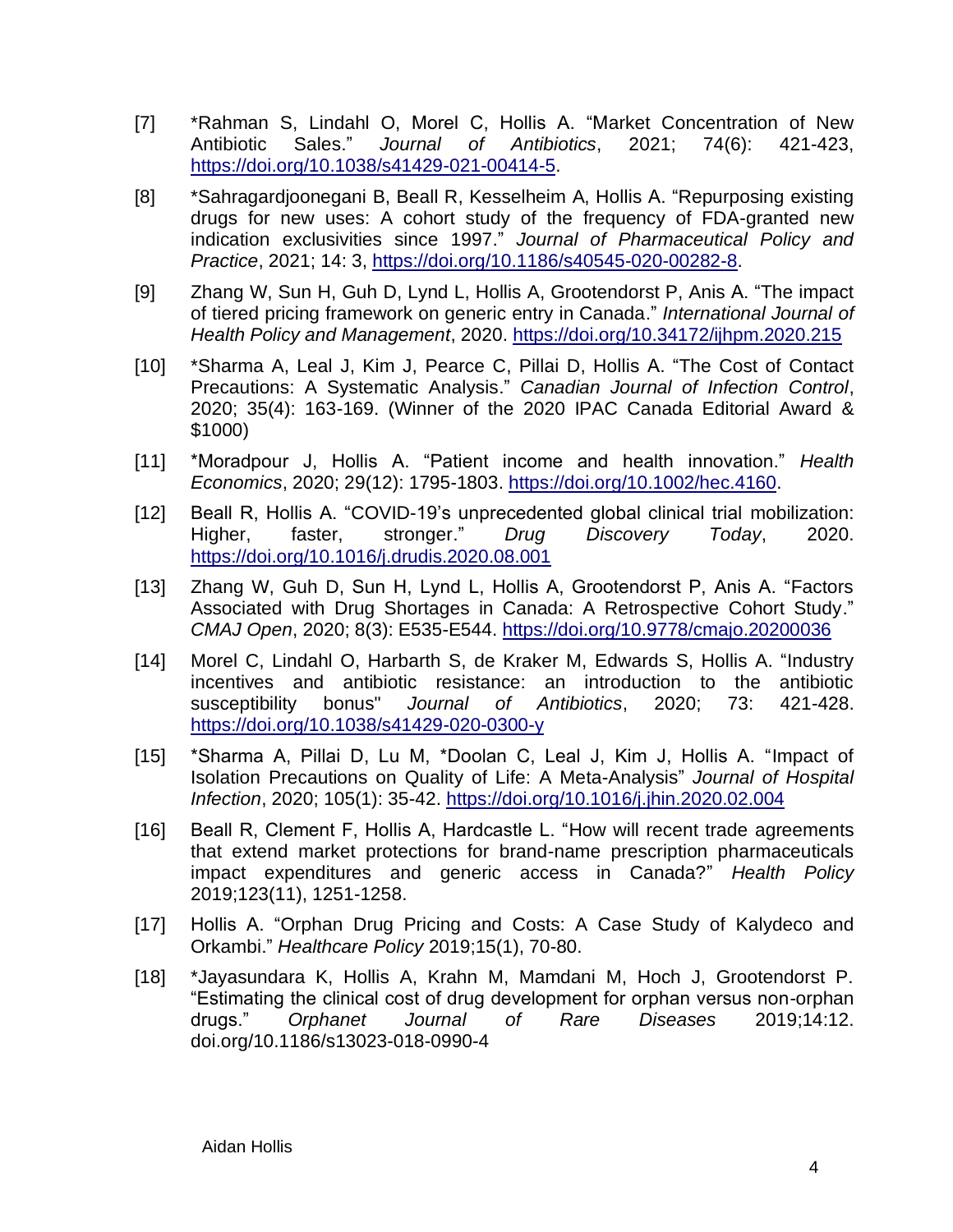- [19] \*Memedovich KA, Manns B, Beall R, Hollis A, Clement F. ["The impact of](http://www.cmaj.ca/content/191/11/E308)  [pharmaceutical rebates on patients' drug expenditures"](http://www.cmaj.ca/content/191/11/E308) *Canadian Medical Association Journal* 2019;191(11) E308-E312.
- [20] Hollis A. "Bill C-30: Who wins and who loses in Canada's pharmaceutical patent battles?" *Expert Opinion On Therapeutic Patents*, 2018; 28(1): 1-3.
- [21] Hollis, A. and P. Grootendorst, "A comparison of mechanisms for setting generic drug prices in Canada." *Journal of Generic Medicines*, 2017, Jan;13(1):19-27.
- [22] Hollis, A., "Sustainable Financing of Innovative Therapies: A Review of Approaches." *PharmacoEconomics*, 2016; 34(10):971-80. doi: 10.1007/s40273- 016-0416-x.
- [23] Hollis, A., "Generic drugs in Canada: an examination of tiered pricing." *Canadian Medical Association Journal*, DOI:10.1503/cmaj.150395. 2015, Oct; 187(14):1033-1034
- [24] Hollis, A. and P. Grootendorst, "Canada's new generic pricing policy: a reasoned approach to a challenging problem." *Healthcare Policy*, 2015 Aug;11(1):10-14.
- [25] Hollis, A. and P. Maybarduk, "Antibiotic resistance is a tragedy of the commons that necessitates global cooperation." *Journal of Law, Medicine & Ethics* 2015; 43(2): S33-S37.
- [26] \*Shajarizadeh, A, P. Grootendorst, and A. Hollis, "Newton's first law for pharmacies: why entry order matters for generics." *International Journal of the Economics of Business* 2015; 22(2):201-217.
- [27] Roberts, E, M. Herder, and A Hollis, "Fair pricing of 'old' orphan drugs: considerations for Canada's orphan drug policy." *Canadian Medical Association Journal* 2015; 187(6):422-425.
- [28] \*Shajarizadeh, A. and A. Hollis, "Price-Cap Regulation, Uncertainty and the Price Evolution of New Pharmaceuticals." *Health Economics* 2015; 24: 966-977.
- [29] Hollis, A. and Z. \*Ahmed, "The path of least resistance: paying for antibiotics in non-human uses." *Health Policy* 2014, 118: 264-270.
- [30] \*Shajarizadeh, A. and A. Hollis, "Delays in the Submission of New Drugs in Canada." *Canadian Medical Association Journal* 187: E47-51, 2014, cmaj.130814.
- [31] Hollis, A. and Z. \*Ahmed, "Preserving Antibiotics, Rationally." *New England Journal of Medicine* 2013, 369(26): 2474-2476.
- [32] Fellows, GK, and A. Hollis, "Funding innovation for treatment for rare diseases: adopting a cost-based yardstick approach." *Orphanet Journal of Rare Diseases* 2013, 8:180.
- [33] Hollis, A., "Synthetic Biology: Ensuring the Greatest Value." *Systems and Synthetic Biology,* 7(3): 99-105, 2013.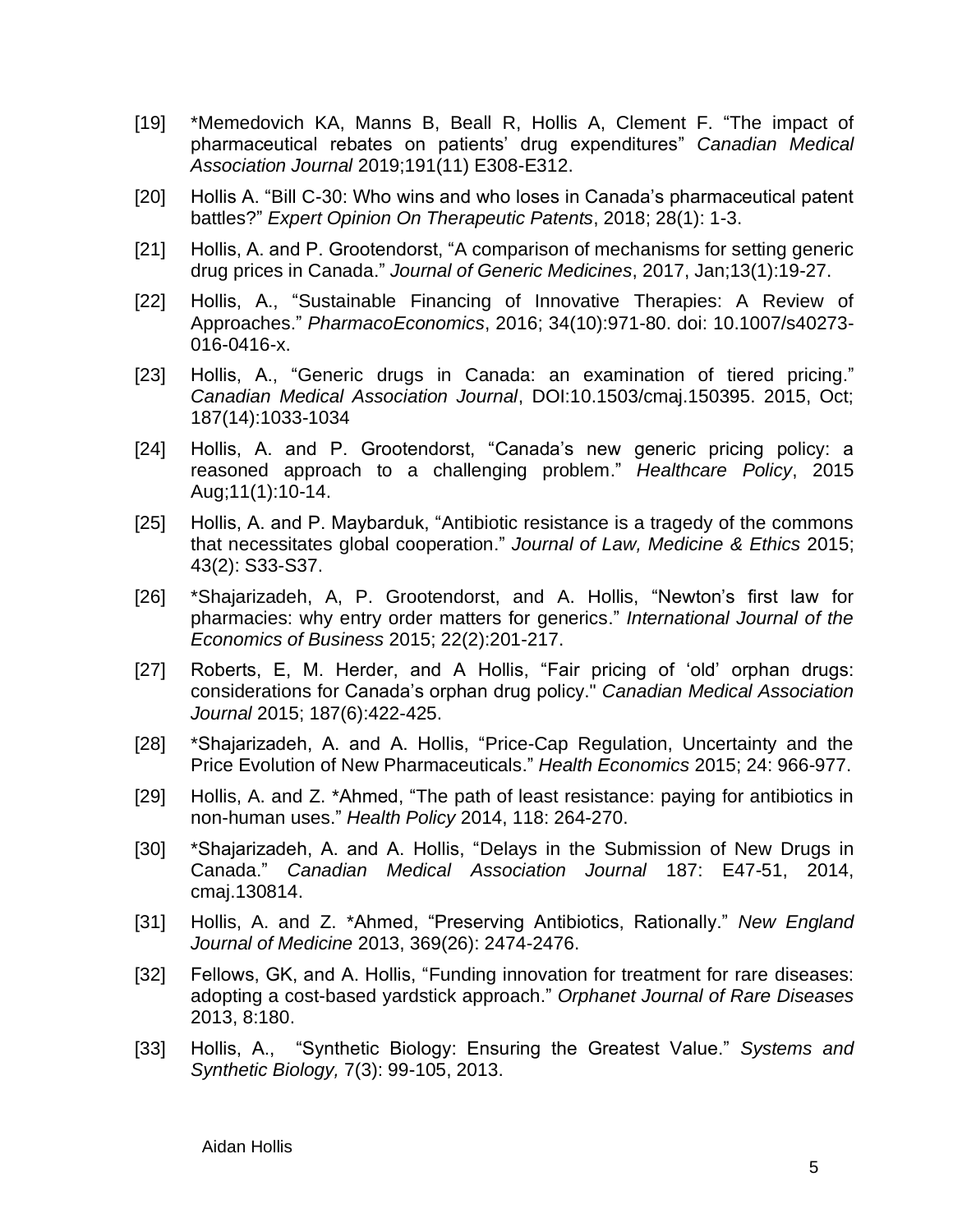- [34] Grootendorst, P., R. Bouchard, and A. Hollis, "Canada's Laws on Pharmaceutical Intellectual Property: The Case for Fundamental Reform." *Canadian Medical Association Journal*, 184(5): 543-549, 2012.
- [35] Grootendorst, P. and A. Hollis, "The 2011 Canada-European Union Comprehensive Economic and Trade Agreement: an economic impact assessment of the EU's proposed pharmaceutical intellectual property provisions." *Journal of Generic Medicines*, 8(2): 81-103.
- [36] Grootendorst, P., A. Edwards, A. Hollis, D. Levine, and T. Pogge, "New approaches to rewarding pharmaceutical innovation." *Canadian Medical Association Journal*, 183(6): 681-685, 2011.
- [37] Bouchard, R. , Cahoy, D., Domeij, B, Dutfield, G., Faunce, T. , Hollis, A., Jones, P., Khader, F., Lexchin, J., Nam, H. and Serrano, J., "Structure-Function Analysis of Global Pharmaceutical Linkage Regulations". *Minnesota Journal of Law, Science & Technology* 12(2): 391-457, 2011.
- [38] Pogge, T., and A. Hollis, "Epilogue New Drugs for Neglected Diseases." *Cambridge Quarterly of Healthcare Ethics* 20(2), 329-334, 2011.
- [39] \*MacCormack, J., A. Hollis, H. Zareipour, and W. Rosehart, "The Large-Scale Integration of Wind Generation: Impacts on Price, Reliability and Non-Wind Suppliers." *Energy Policy*, 38(7): 3837-3846, 2010.
- [40] Peterson, M., A. Hollis, and T. Pogge, "A Critique in Need of Critique." *Public Health Ethics*, 3(2): 175-185, 2010.
- [41] Banerjee, A., A. Hollis, and T. Pogge, "The Health Impact Fund: Incentives for Improving Access to Medicines." *Lancet* 375 (9709): 166-169, January 9 2010. Reprinted in Labonte R et al, *Global Health Ethics, Public Policy and Challenges for the Future*, Sage, 2011.
- [42] Hollis, Aidan, "Commentary on 'Getting what we pay for: The value-for-money challenge.'" *HealthcarePapers* 9(4): 32-35, October 2009.
- [43] Flynn, Sean, Aidan Hollis, and Mike Palmedo, "An Economic Justification for Open Access to Essential Medicine Patents in Developing Countries," *Journal of Law, Medicine & Ethics*, 37(2): 184-208, Summer 2009.
- [44] Hollis, Aidan, "The Health Impact Fund: A useful supplement to the patent system?" *Public Health Ethics*, 1(2): 124-133, July 2008.
- [45] Boyce, John R. and Aidan Hollis, "Preliminary injunctions and damage rules in patent law." *Journal of Economics & Management Strategy*, 16(2): 385-405, Spring 2007.
- [46] Hollis, Aidan and Arthur Sweetman, "The role of local depositors in controlling expenses in small-scale financial intermediation: an empirical analysis." *Economica*, 74: 713-734, November 2007.
- [47] Hollis, Aidan and Peter Ibbott, "How Parallel Trade Affects Drug Policies and Prices in Canada and the United States." *American Journal of Law & Medicine*, 32 (2&3): 193 – 218, Spring 2006.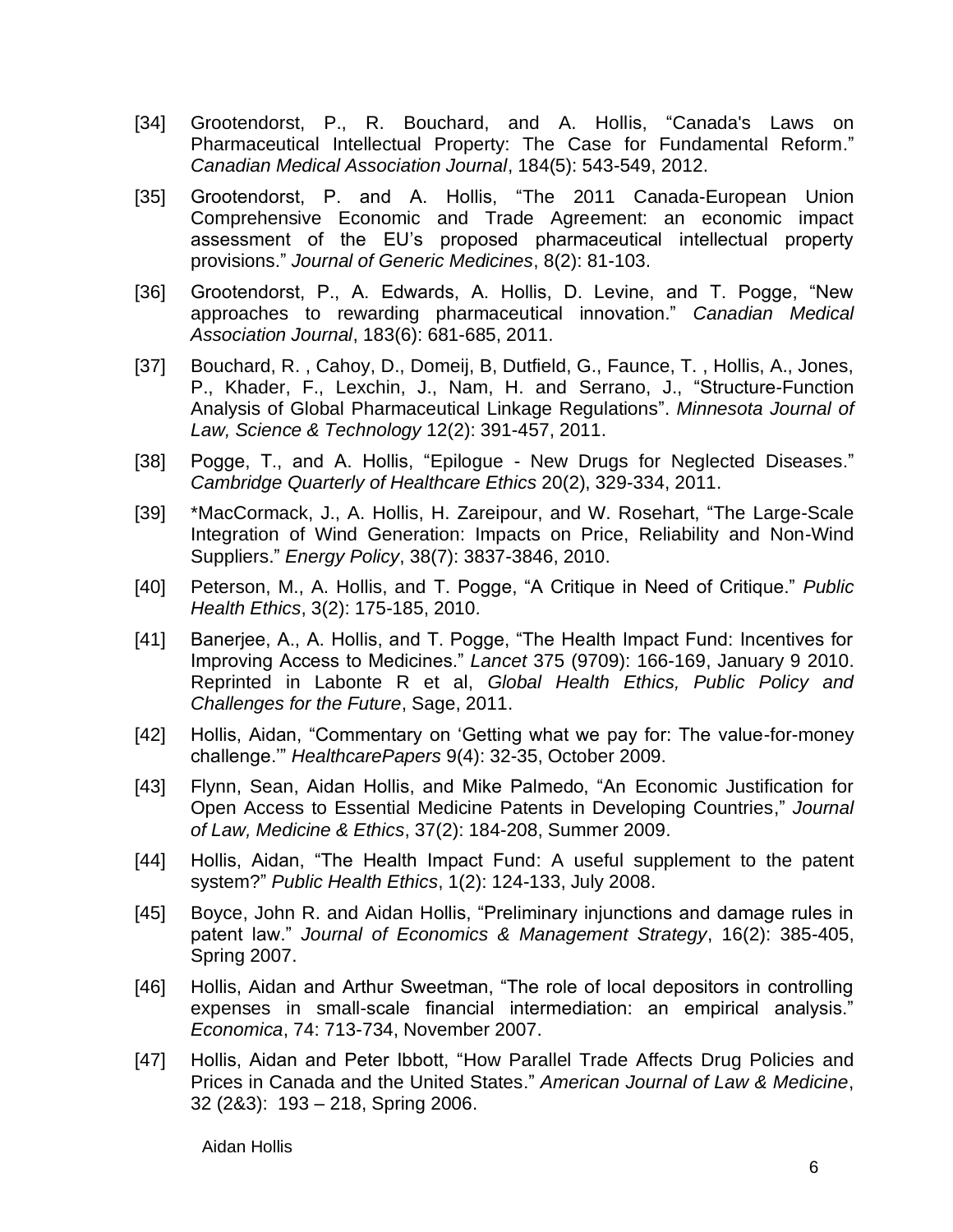- [48] Hollis, Aidan, "How do brands' "own generics" affect drug prices?" *Review of Industrial Organization*, 27(4), 329-350, December 2005.
- [49] Hollis, Aidan, "Comment on 'The Economics of Follow-on Drug Research and Development' by diMasi and Paquette." *Pharmacoeconomics*, 23(12): 1187- 1192, December 2005.
- [50] Boyce John R. and Aidan Hollis, "Governance of Electricity Transmission Systems" *Energy Economics* 27(2): 237-255, March 2005. Reprinted in Hollis, Aidan and W. D. Walls, eds., *Alberta Power Market*, Calgary: Van Horne Institute, 2007.
- [51] Hollis, Aidan and Stephen Law, "A National Formulary for Canada." *Canadian Public Policy*, 30(4): 445-452, December 2004.
- [52] Hollis, Aidan, How cheap are Canada's drugs really? *Journal of Pharmacy and Pharmaceutical Sciences*, 7(2): 215-216, June 2004. Reprinted in *Pharma Marketing News* 3(8), September 2004.
- [53] Hollis, Aidan, and Arthur Sweetman. "Microcredit and Famine: The Irish Loan Funds during the Great Famine" *World Development*, 32(9): 1509-1523, September 2004.
- [54] Hollis, Aidan and Lasheng Yuan, "Competition Policy in Open Economies" *International Economic Journal,* 18(2): 179-194, June 2004.
- [55] Hollis, Aidan, "The Anti-Competitive Effects of Brand-Controlled 'Pseudo-Generics' in the Canadian Pharmaceutical Market," *Canadian Public Policy* 29(1): 21-31, March 2003.
- [56] Hollis, Aidan, "Industrial Concentration, Output, and Trade: An Empirical Exploration," *Review of Industrial Organization*, 23(2): 103-119, March 2003.
- [57] Hollis, Aidan, "The Importance of Being First: Evidence from Canadian Generic Pharmaceuticals," *Health Economics* 11: 723-734, December 2002.
- [58] Hollis, Aidan, "The Link between Publicly Funded Health Care and Compulsory Licensing," *Canadian Medical Association Journal* 167: 765-767, October 2002.
- [59] Hollis, Aidan, "The Strategic Implications of Learning by Doing," *International Journal of the Economics of Business* 9(2): 157-174, July 2002.
- [60] Hollis, Aidan, and Arthur Sweetman, "The Life-Cycle of a Microfinance Institution: An Economic Analysis of the Irish Loan Funds," *Journal of Economic Behavior and Organization* 34(3): 291-311, November 2001.
- [61] Hollis, Aidan, "Coauthorship and the Output of Academic Economists," *Labour Economics* 8(4): 503-530, October 2001.
- [62] Hollis, Aidan, "Adverse Selection, Extended Warranties, and Aftermarkets," *Journal of Risk and Insurance*, 66(3): 321-344, September 1999.
- [63] Gallini, N.T., and Aidan Hollis, "A Contractual Approach to Gray Markets," *International Review of Law and Economics*, 19(1): 1-21, March 1999*.*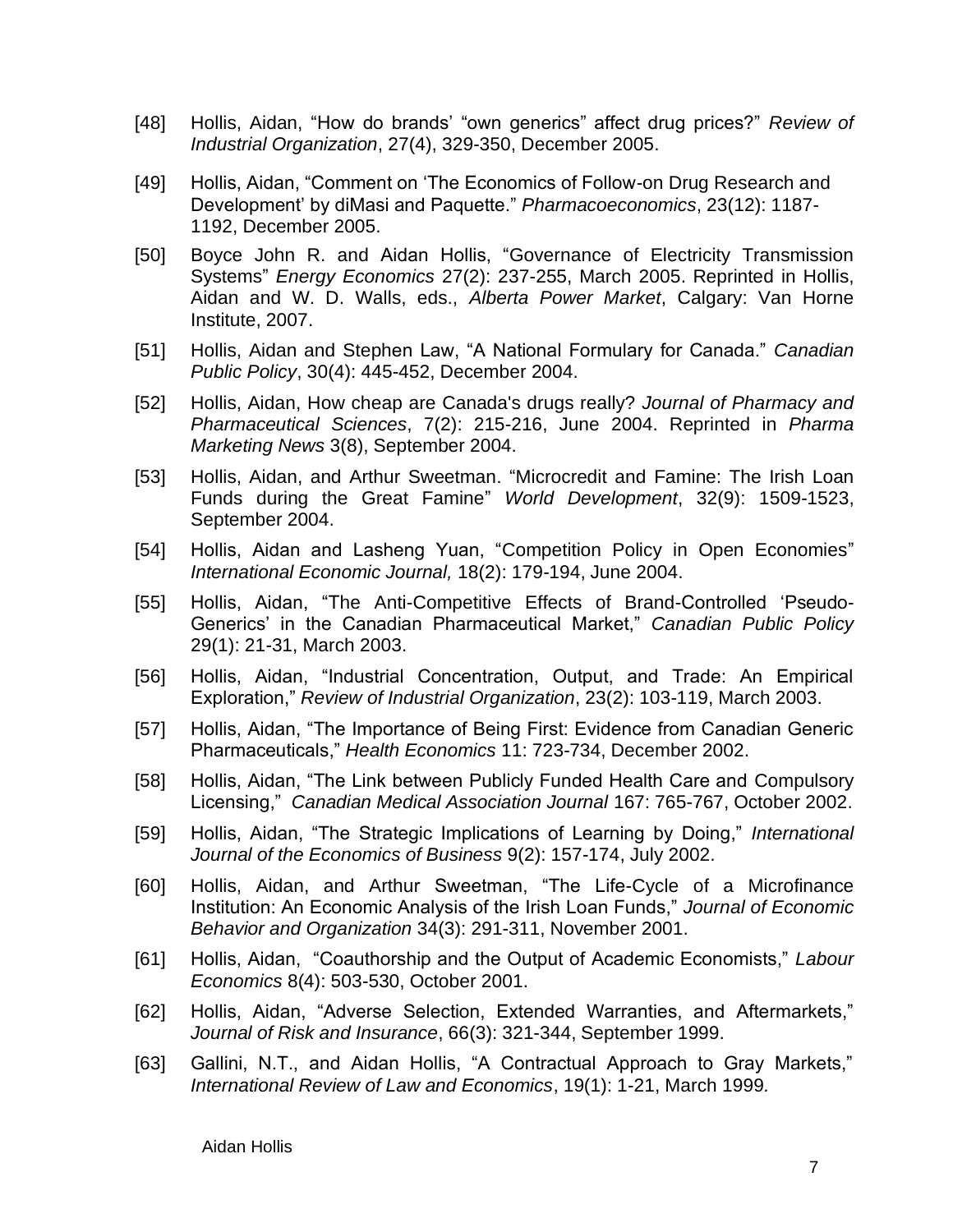- [64] Hollis, Aidan, and Arthur Sweetman, "Microcredit: What Can We Learn From the Past?" *World Development* 26(10): 1875-1891, October 1998.
- [65] Hollis, Aidan, and Arthur Sweetman, "Microcredit in Pre-Famine Ireland," *Explorations in Economic History* 35: 347-380, October 1998*.*

Peer-Reviewed Policy Studies

- [1] Gallini, Nancy and Aidan Hollis. "To Sell or Scale-Up: Canada's Patent Strategy in a Knowledge Economy." IRPP Study #72, August 2019.
- [2] Grootendorst, Paul, and Hollis, Aidan "Managing pharmaceutical expenditure: overview and options for Canada." Canadian Health Services Research Foundation, February 2011.
- [3] Hollis, Aidan, "Generic Drug Pricing and Procurement: A Policy for Alberta." School of Policy Studies Research Papers, Volume 2, Issue 1, February 2009.
- [4] Hollis, Aidan, "Prizes, Advanced Market Commitments, and Pharmaceuticals for Developing Countries." International Centre for Trade and Sustainable Development, October 2007.
- [5] Hollis, Aidan, "The City of Calgary's Ownership of ENMAX Energy Corporation: [Value at Risk.](http://www.iapr.ca/images/stories/pdfs/iapr-tp-06010.pdf)" Institute for Advanced Policy Research Technical Paper #TP-06010, October 2006.
- [6] Hollis, Aidan, and Aslam Anis "Rx for Canada: Close the Internet Pharmacies." C.D.Howe Commentary 205, October 2004.

Peer-Reviewed Book Chapters

- [1] Hollis, Aidan and Paul Grootendorst. "Canada and the United States." In Sabine Vogler, ed., Medicine Price Surveys, Analyses and Comparisons: Evidence and Methodology Guidance. Elsevier 2018, pp. 31-43.
- [2] Hollis, Aidan and Paul Grootendorst. "The Price of Exclusivity: The Economics of Patent Extensions and Data Protection." In Bryan Mercurio, Daria Kim, eds., Contemporary Issues in Pharmaceutical Patent Law: Setting the Framework and Exploring Policy Options, Routledge, 2017, pp. 189-202.
- [3] Grootendorst, Paul, Aidan Hollis, and Aled Edwards "Patents and Other Incentives for Pharmaceutical Innovation." In AJ Culyer, ed., *Encyclopedia of Health Economics*, Elsevier, 2014, pp. 434-442.
- [4] Outterson, K, Pogge T and Hollis A, "Combating Antibiotic Resistance through the Health Impact Fund." In *The Globalization of Health Care*, Glenn Cohen, ed., Oxford University Press, 2013.
- [5] Hollis, A, T. Pogge, and D. Schroeder, "Beyond benefit sharing: steps towards realizing the human right to health." In Schroeder, Doris and Lucas, Julie (eds) *Benefit Sharing - From Biodiversity to Human Genetics*, Springer: Berlin, forthcoming 2013.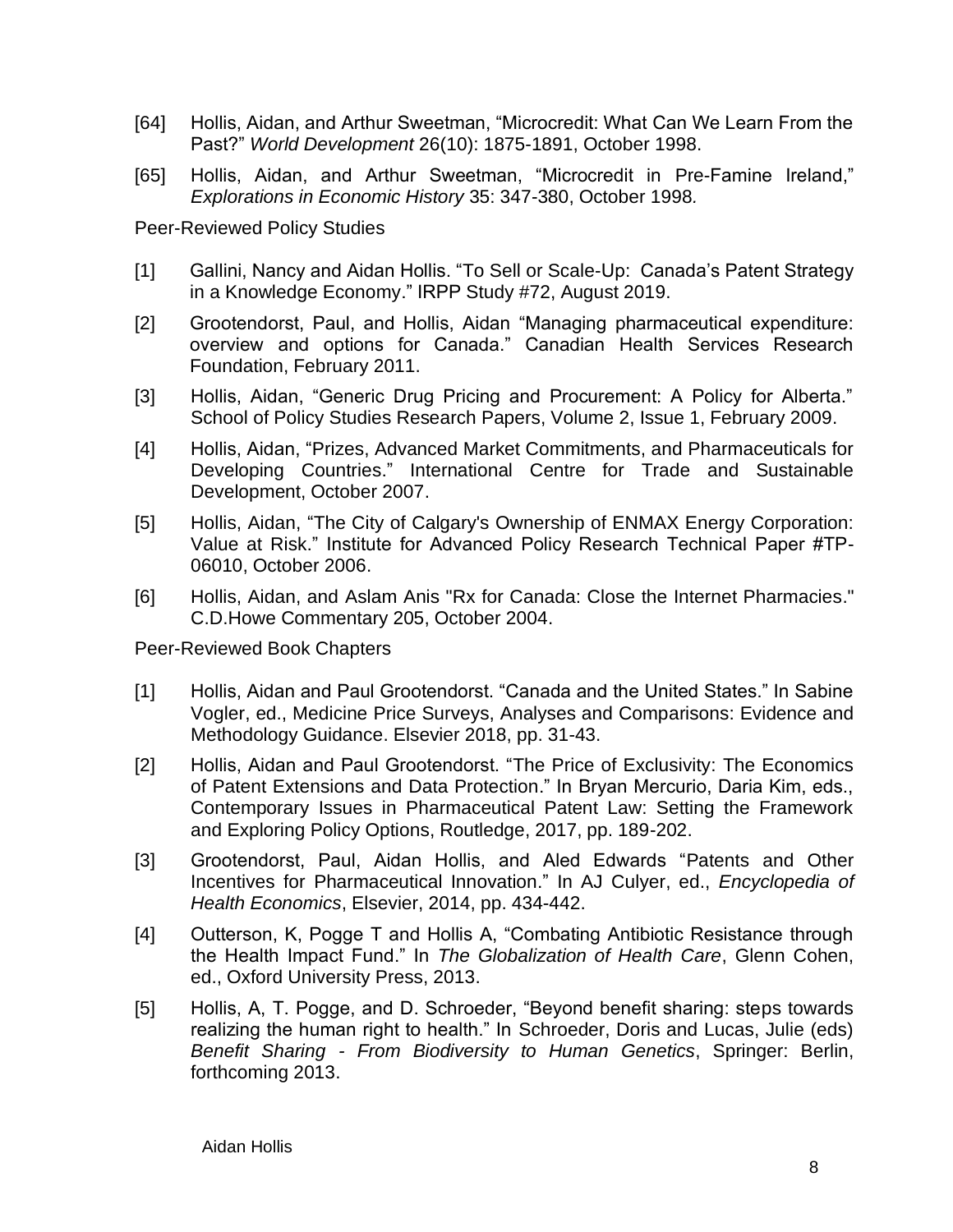[6] Hollis, Aidan, "When patents are not enough: supplementary incentives for pharmaceutical innovation." In *Incentives for Research, Development, and Innovation in Pharmaceuticals* Walter Garcia-Fontes (ed.), Springer, 2011, pp. 39-47.

Translated into Spanish as "Cuando las patentes no bastan: Incentivos adicionales para la innovación farmacéutica." In Incentivos a la I+D+i de Medicamentos, Walter Garcia-Fontes (ed.), Springer, 2012

- [7] Comment on "Effects of authorized generics on Canadian drug prices." In *Competition Policy and Intellectual Property*, Marcel Boyer, Michael Trebilcock, and David Vaver (eds.), 2009, pp. 311-315.
- [8] Hollis, Aidan, "Drugs for Neglected Diseases: Incentives for Innovation" in *Pharmaceutical Innovation: Incentives, Competition, and Cost-Benefit Analysis in International Perspective,* Frank Sloan and Chee-Ruey Hsieh (eds.) Cambridge University Press, 2007, pp. 75-90.
- [9] Hollis, Aidan, "Drugs for Rare Diseases: Paying for Innovation" in *Health Services Restructuring in Canada: New Evidence and New Directions*, Charles Beach (ed.) McGill-Queen's University Press, 2006, pp. 155-177.
- [10] Hollis, Aidan, "Neglected Disease Research: Health Needs and New Models for R&D." in P. Illingworth, U. Schlukenk, and G.C. Cohen, *The Power of Pills,* Pluto Press, 2006, pp. 125-133.
- [11] Hollis, Aidan, "Women and Microcredit in History: Gender in the Irish Loan Funds," in Gail Campbell, Beverly Lemire and Ruth Pearson, eds., *Women and Credit: Researching the Past, Refiguring the Future*, Oxford: Berg Press, 2002, pp. 73-89.

Non-Peer Reviewed Articles

- [1] Hollis A, Pogge T. "Pharma can shine even more."  $G-20$  Digest. 2021; 1(2): 17-26.
- [2] Hollis A, Busby C. "International fund could drive equitable development of COVID-19 vaccine." *[Policy Options](https://policyoptions.irpp.org/magazines/april-2020/international-fund-could-drive-equitable-development-of-covid-19-vaccine/)*, 3 April 2020.
- [3] Gallini N, Hollis A. "Why do foreign firms own so many patents on Canadian inventions?" *[Policy Options](https://irpp.org/fr/op-ed/why-do-foreign-firms-own-so-many-patents-on-canadian-inventions/)*, 24 September 2019.
- [4] Fellows G, Dutton D, Hollis A. "Making sure orphan drugs don't get left behind." [School of Public Policy Communiqué](https://journalhosting.ucalgary.ca/index.php/sppp/article/view/53048) 10:6. August 2018. [doi.org/10.11575/sppp.v11i0.53048.](https://doi.org/10.11575/sppp.v11i0.53048)
- [5] Haider, N., A. Hollis and J. Love, "Delinkage proposals and the measurement of health benefits." *Whittier Law Review* 2014; 35(3):349-362.
- [6] Banerjee, A., A. Hollis, and T. Pogge, "The Health Impact Fund: Meeting the Challenge of Health Impact Assessment." Journal of Epidemiology and Community Health, August 2011, 65(Supp 1): A69-A70.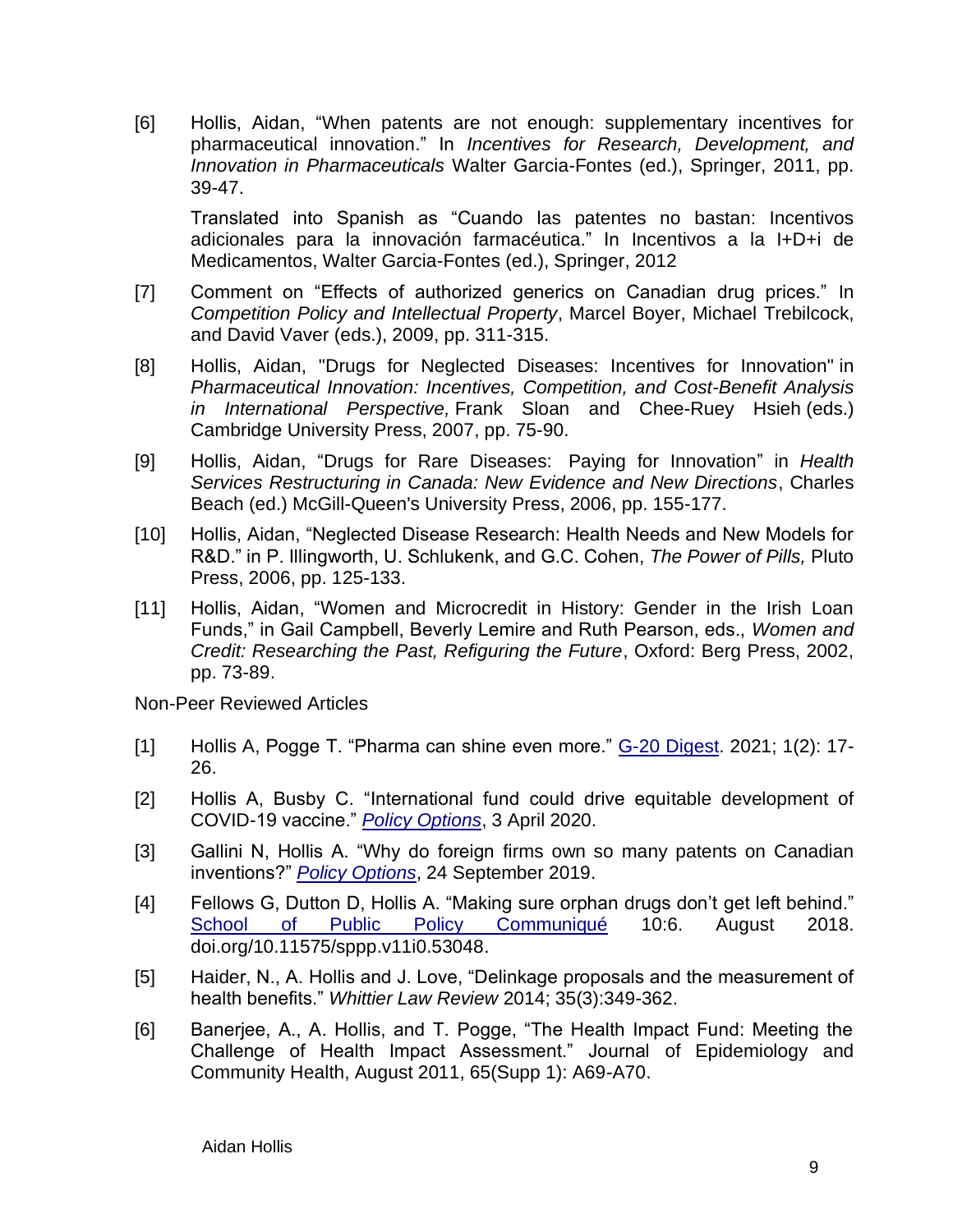- [7] Hollis, Aidan, and Bryan A. Liang, "Assessing the Effects of Authorized Generics on Consumer Prices." *Journal of Biolaw & Business*, January 2007, 10(1): 10-18.
- [8] Hollis, Aidan, "The economics of compulsory licensing of essential medicines." *Recent Advances and Research Updates*, September 2004, 5(2): 219-225.
- [9] Hollis, Aidan, "The use of the 'pseudo-generic' strategy in the Canadian pharmaceutical market." *World Markets Series Business Briefing: Pharmagenerics*, September 2002, pp. 99-102*.*
- [10] Hollis, Aidan, "Closing the FDA's Orange Book," *Regulation* 24(4): 14-17, Winter 2001.

Book Reviews and Letters

- [1] Hollis A, "In defense of Canada's drug plan managers." *CMAJ* 2018 290(25) E771-E772. doi.org/10.1503/cmaj.69951 .
- [2] Pogge, T., Z. Rizvi and A. Hollis, "The Health Impact Fund: a novel way forward." *Blood*, 2013.
- [3] Hoffman, S., T. Pogge, and A. Hollis, "New drug development." *Lancet*, 2011.
- [4] Banerjee, A., A. Hollis, and T. Pogge, "The Health Impact Fund." *Lancet* 375:1393.
- [5] Hollis, Aidan, Review of An Irish Working Class: Explorations in Political Economy and Hegemony, 1800-1950 by Marilyn Silverman. *Journal of Interdisciplinary History* 33(3): 469-470, Winter 2003.

Reports for government and industry

- [1] Hollis, Aidan. "Competitive Dynamics in the Generic Drug Market in Canada." 2020. Report commissioned by Health Canada.
- [2] Hollis, Aidan. "Economic commentary on Raising Canada: A case for investing in children" O'Brien Institute and Children First Canada. 2018. Available from: https://obrieniph.ucalgary.ca/Economic-analysis-Raising-Canada
- [3] Hollis, A. "Acceso a medicamentos y políticas de control de precios de fármacos en Ecuador." pp. 81-87. In Acceso Publico a Medicamentos de Calidad: Las Compras Publicas como mecanismo para garantizar el derecho a la salud. Servicio Nacional de Contratación Pública, Quito, Ecuador, 2016.
- [4] Cambourieu C, Grootendorst P, Hollis A, Pomey M-P. Fixation des prix des médicaments génériques au Québec. June 2013 Commissaire à la santé et au bien-être du Québec. (58 pages)
- [5] Hollis A, Grootendorst P. Tendering generic drugs: what are the risks? October 2012. Canadian Generic Pharmaceutical Association. (29 pages)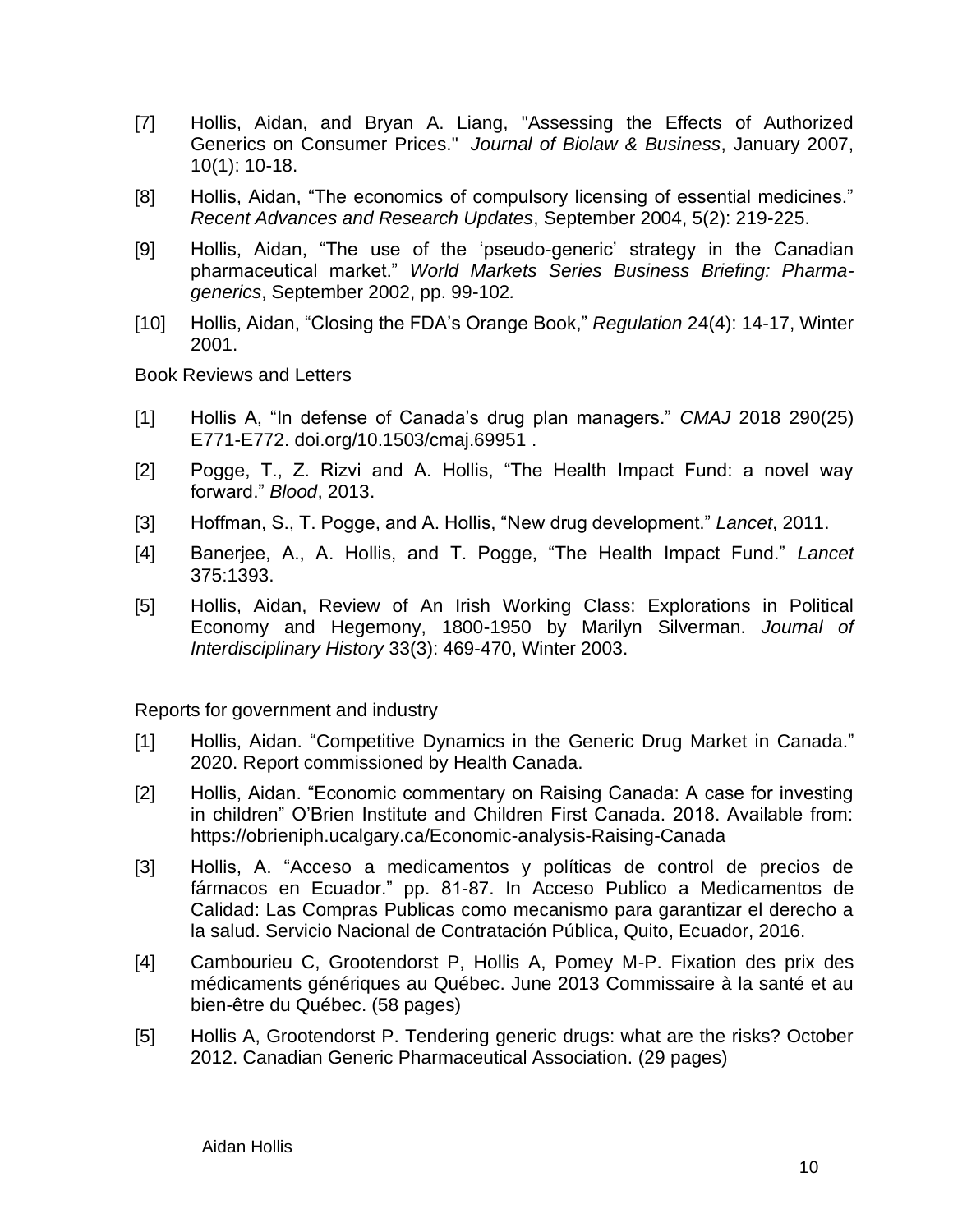- [6] Hollis A, Grootendorst P. Drug market exclusivity in the EU and Canada: Problems with Norton Rose's Comparative Analysis. January 2012. Canadian Generic Pharmaceutical Association. (7 pages)
- [7] Grootendorst P, Hollis A. The Canada-European Union Comprehensive Economic & Trade Agreement: An economic impact assessment of proposed pharmaceutical intellectual property provisions. February 2011. Canadian Generic Pharmaceutical Association. (82 pages)

#### Op-eds

- [1] \*Matthey M, Holzer F, Hollis A, Daly T, "Verdient Malaria kein Biontech?" *Der Freitag*, 27 November 2020.
- [2] Hollis A, Daly T, Holzer F, Pogge T. "Le Fonds d'impact sanitaire, pour une recherche pharmaceutique plus equitable." *[Libération](https://www.liberation.fr/debats/2020/11/09/le-fonds-d-impact-sanitaire-pour-une-recherche-pharmaceutique-plus-equitable_1805063)*, 9 November 2020.
- [3] Holzer F, Pogge T and Hollis A. "COVID-19 and beyond: how to pay for new pharmaceuticals." *Journal of Medical Ethics* [Blog.](https://blogs.bmj.com/medical-ethics/2020/05/25/covid-19-and-beyond-how-to-pay-for-new-pharmaceuticals/) 25 May 2020.
- [4] Hollis, Aidan. "Create a health impact fund to spur development and equitable [use of a Covid-19 vaccine.](https://www.statnews.com/2020/06/03/health-impact-fund-spur-development-equitable-use-covid-19-vaccine/)" *STAT*, 3 June 2020.
- [5] Hollis, Aidan. "What's the future for Alberta's electricity market?" *Calgary Herald*, 24 May 2019.
- [6] Hollis, Aidan. "Carbon tax is short-changing Albertans in electricity sector." *Calgary Herald*, 13 April 2019.
- [7] Edwards, Aled, and Hollis, Aidan. "Open Source Drug Discovery." Canadian Science Policy Centre.<http://sciencepolicy.ca/news/open-source-drug-discovery> 28 February 2018.
- [8] Hollis, Aidan, "Time to end haphazard pharmacare coverage." *Edmonton Journal*, 22 October 2015.
- [9] Hollis, Aidan, "Charge fees for farm antibiotics to slow the spread of superbugs." *The Conversation*, 8 January 2014.
- [10] Pogge, Thomas, and Aidan Hollis, "Hvordan kan udvikling af nye lægemidler sikres?" *Information* (Copenhagen), 20 July 2010.
- [11] Hollis, Aidan, "The price is wrong." *National Post*, 18 May 2010.
- [12] Pogge, Thomas and Aidan Hollis, "New-drug fund can fix thorny pricing problem." *BusinessDay* (Johannesburg), 11 March 2010.
- [13] Pogge, Thomas, \*Sinead Deery, and Aidan Hollis, "Innovative Health Impact Fund aims to save lives." *Edmonton Journal*, 30 January 2010.
- [14] Pogge, Thomas and Aidan Hollis, "En realistisk plan." *Dagbladet* (Oslo), 25 August 2008.
- [15] Hollis, Aidan, "Secret rebates amount to a tax on patients." *Victoria Times Colonist*, 29 June 2008.

Aidan Hollis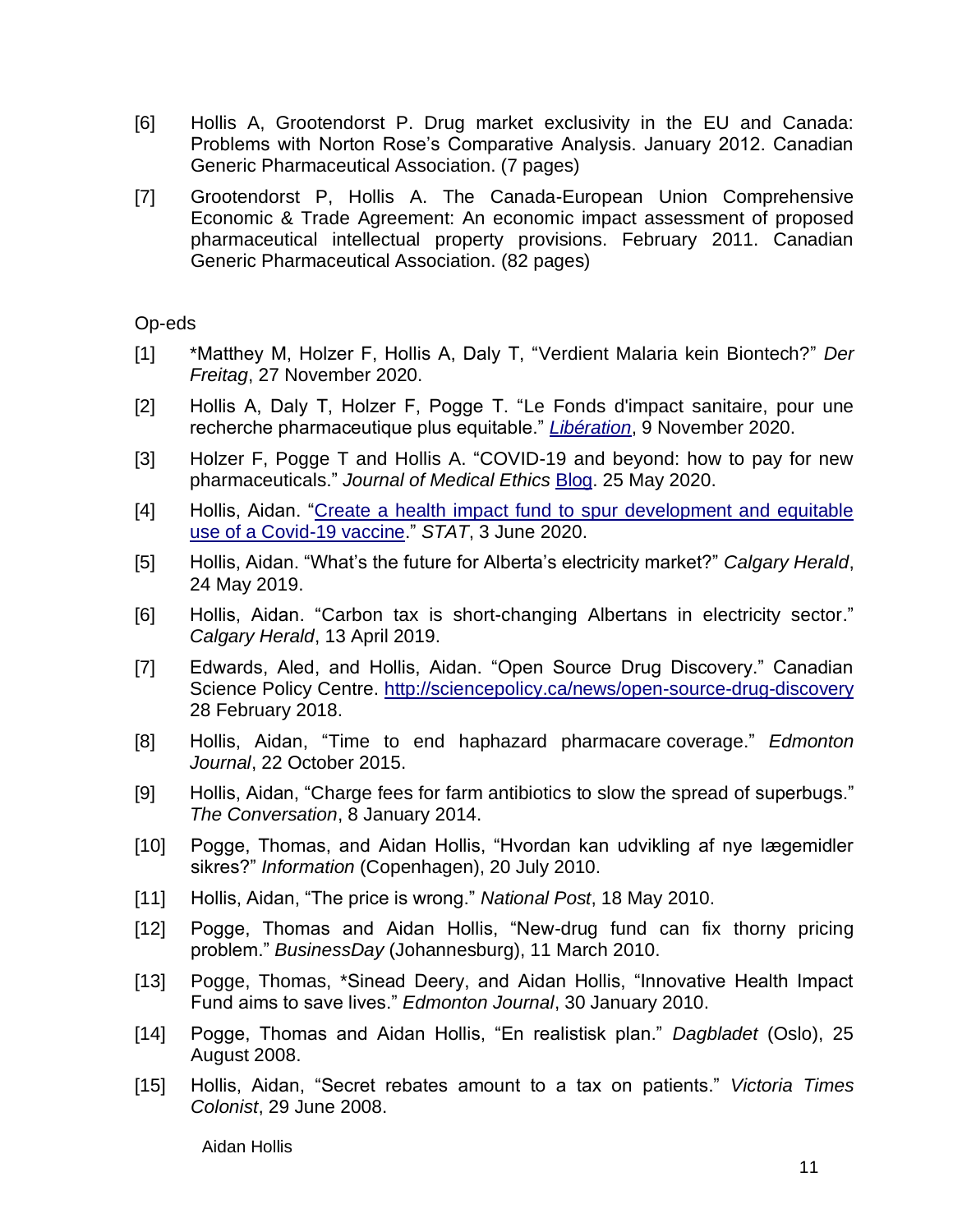- [16] Hollis, Aidan, "Enmax Energy exposes Calgarians to too much risk." *Calgary Herald*, 16 May 2008.
- [17] Hollis, Aidan, "Canada needs policy on orphan drugs." *Winnipeg Free Press*, 19 December 2006. Reprinted in *Calgary Herald*, 6 January 2007.
- [18] Hollis, Aidan, "Prof defends his argument for selling Enmax." *Calgary Herald*, 4 November 2006.
- [19] Hollis, Aidan, "Close down our web pharmacies." *National Post* 29 October 2004, p. A16.

## Presentations in Conferences and Universities

I have made over 100 invited presentations at conferences and universities.

## **Teaching**

I have taught graduate and undergraduate courses in microeconomics, industrial organization, and economic regulation at the Universities of Calgary and Toronto.

### Supervision of Graduate Students

#### **Current students**

- Sakib Rahman, PhD thesis [Supervisor], The Resistance: The Economics of Antibiotic Usage
- Jason Lee, PhD thesis. University of Toronto [Thesis committee member]. TBD

#### **Past students**

- Babak Sahragardjoonegani, MA thesis [Supervisor] 2021. "When the truth hurts: ordinary selling price regulation in a monopoly."
- **■** Anuj Sharma, MA thesis [Supervisor] 2020. "Economic Analysis of Near-Patient Testing for *C. difficile* Implemented in a Large Hospital in Calgary, Canada."
- Javad Moradpour, PhD thesis [Supervisor], 2020, "Economics of Pharmaceutical Innovation."
- Tianjiao (Hilary) Bao, MA thesis [Supervisor] 2018, "Solutions for the Resource Adequacy Issue: Capacity Market, Scarcity Pricing, or Single Buyer Model".
- Robin Lau, PhD thesis, University of Alberta [Thesis committee member] 2017. "Policy Analysis of the Continuous Subcutaneous Insulin Infusion – Access With Evidence Development Scheme in Alberta: A Cost Effectiveness, Value of Information and SWOT Analysis"
- Ali Shajarizadeh, PhD thesis [Supervisor] 2016, "Dynamic pricing in pharmaceutical markets."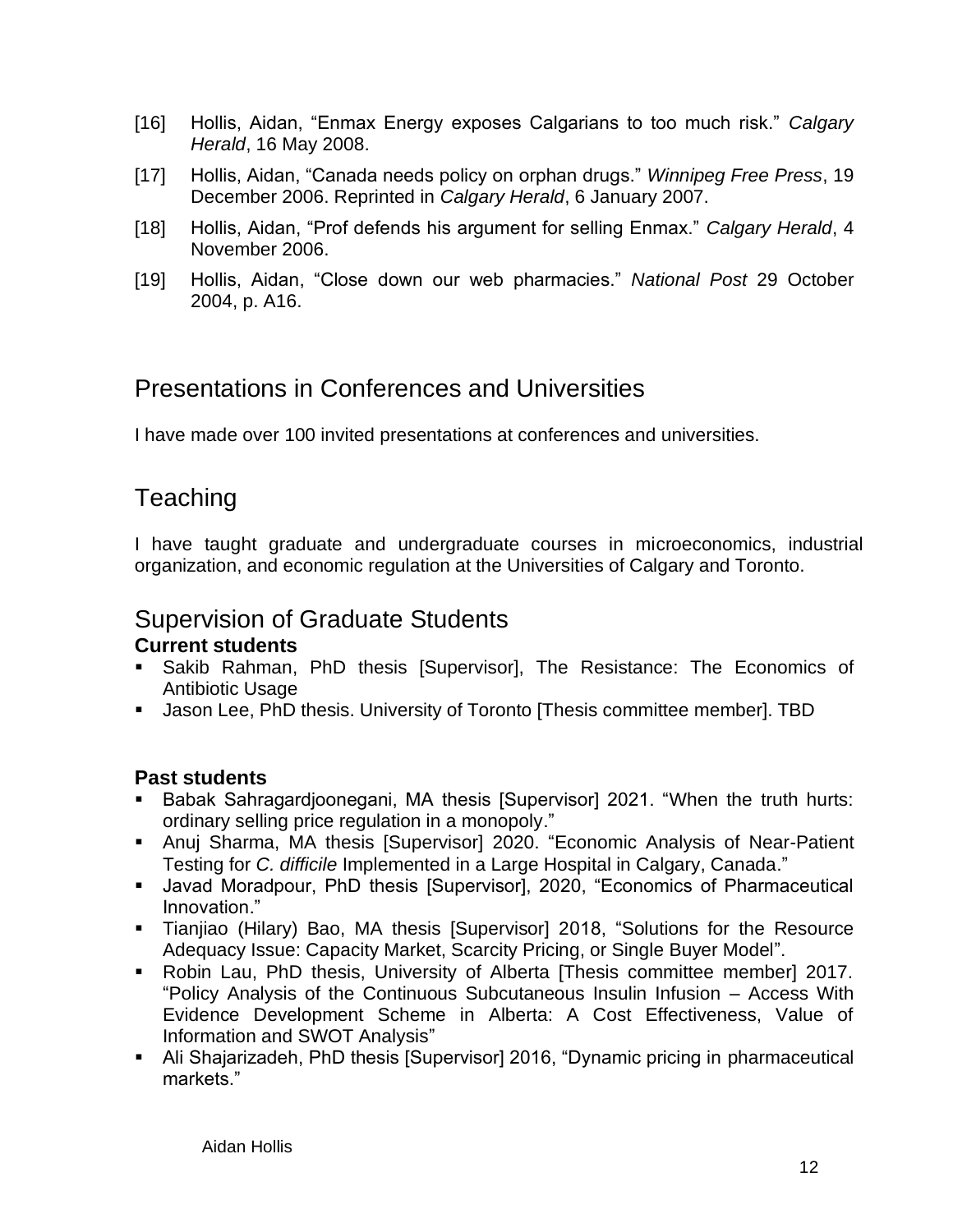- G. Kent Fellows, PhD thesis [Supervisor] 2015, "Select Issues in Applied Regulatory Theory."
- **Ethar Ismael, MPharm, University of Toronto, 2013 "Generic drug pricing and** substitution in private drug plans in Canada." [Thesis committee member]
- John MacCormack, PhD thesis, 2012 "Prices, Reliability of Supply and Large Scale Wind Generation in Electricity Markets" [Thesis committee member]
- Kent Fellows, MA thesis, 2010, Negotiated Settlements [Supervisor]
- L. So, PhD thesis, 2009, "Microeconometric analyses of health care." [Cosupervisor]
- E. Sawatzky, MEc project, 2009, "The effect of patent duration on pharmaceutical R&D investment." [Supervisor]
- M. Amery, MA thesis, 2007, "A more efficient method for picking standby reserves in the Alberta power market." [Co-supervisor]
- M. Tepczynska, MA thesis, 2003, "An Economic Analysis of the Regulating Reserves Market in Alberta." [Supervisor]
- W. Brown, MEc project, 2002, "Strategic Issues in the Electrical Power Generation Industry." [Supervisor]
- H. Wang, MA thesis, "An Empirical Study of Economies of Scale in the Chinese Railway System." [Supervisor]
- R. Williams, MA thesis, 2002, "Williams on Electricity." [Supervisor]
- K Aksomitis, MA thesis, 2002, "Strategic Behavior in the Alberta Electricity Market." [Supervisor]

I have also acted as examiner for several PhD candidates at University of Calgary, University of Alberta, University of Toronto, and McMaster University.

# Other Professional Activities

- Member, Expert Advisory Group, [Global AMR R&D Hub.](https://www.gesundheitsforschung-bmbf.de/en/GlobalAMRHub.php) 2019-2021.
- **Member, World Health Organization Guideline Development Group on the use in** [food animals of critically important antimicrobial agents for human medicine,](http://who.int/foodsafety/areas_work/antimicrobial-resistance/cia_guidelines/en/) 2016-17.
- I have acted as referee for books, institutes, and granting agencies (Research Council of Norway, Netherlands Organization for Scientific Research, Agence Nationale de Recherche de France, Social Science and Humanities Research Council of Canada, Canadian Institute for Health Research, National Science Foundation, Rockefeller Foundation), and for over twenty journals (including *American Economic Review, Canadian Journal of Economics, Health Affairs, Health Economics, International Journal of Industrial Organization, Journal of Economics & Management Strategy, Journal of Health Economics, Journal of Industrial Economics, Journal of Political Economy, Management Science, Quarterly Journal of Economics, RAND Journal of Economics,* and *World Development*).